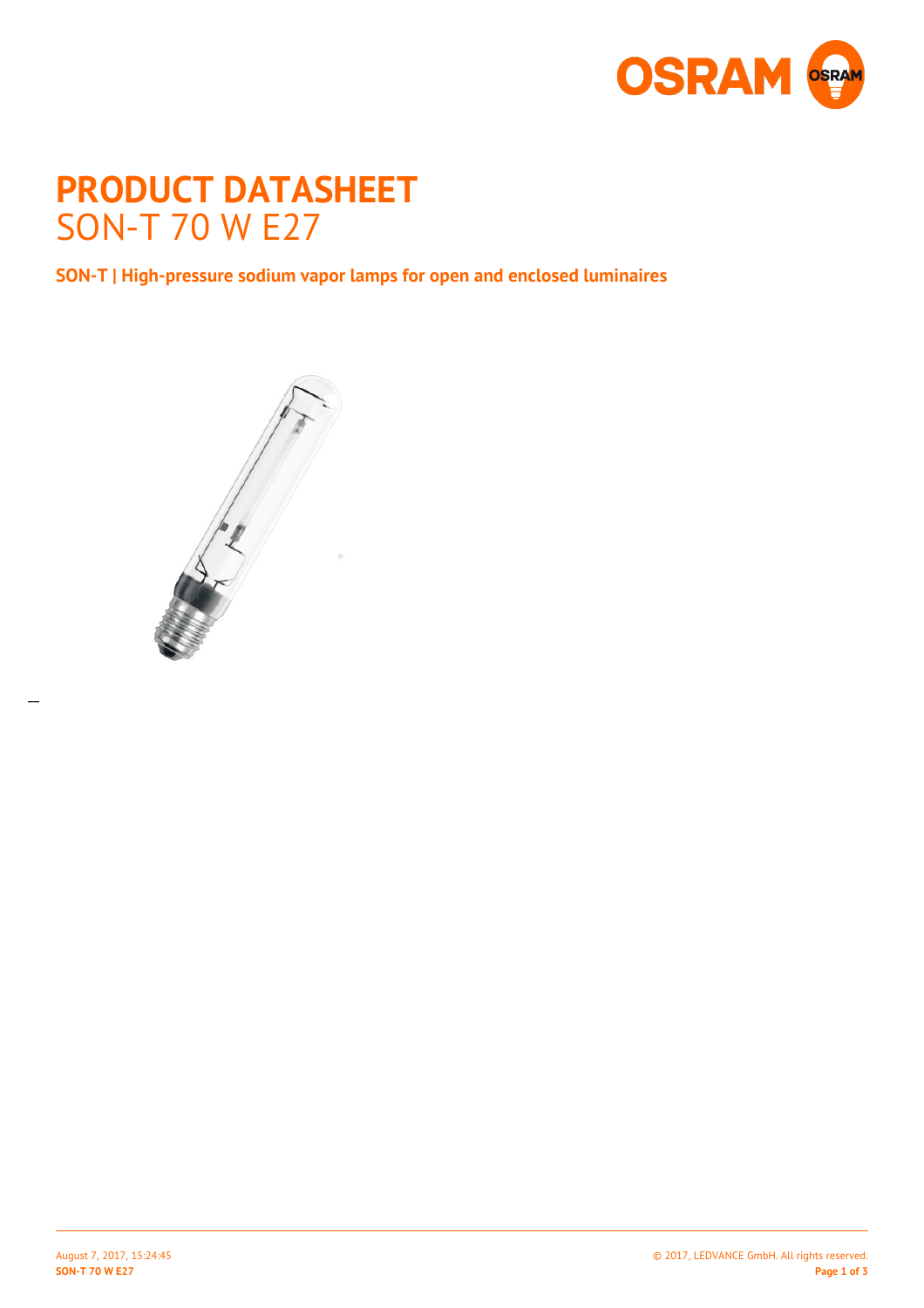## **TECHNICAL DATA**

#### Electrical data

| Nominal wattage      | 70.00 W |
|----------------------|---------|
| <b>Rated wattage</b> | 70.00 W |
| Lamp current         | 1.0A    |

#### Photometrical data

| Rated lamp efficacy (standard condition) | 80 lm/W |
|------------------------------------------|---------|
| <b>Rated luminous flux</b>               | 5700 lm |
| <b>Luminous efficacy</b>                 | 80 lm/W |
| Rated LLMF at 12,000 h                   | 0.70    |

## Dimensions & weight



| <b>Diameter</b>       | 38.0 mm  |
|-----------------------|----------|
| Length                | 156.0 mm |
| <b>Product weight</b> | 75.00 g  |

### Lifespan

| Rated lamp survival factor at 8,000 h  | 0.95  |
|----------------------------------------|-------|
| Rated lamp survival factor at 16,000 h | 0.50  |
| <b>Operation mode LLMF/LSF</b>         | 50 Hz |

## Additional product data

| Base (standard designation) | エつフ<br>EZ.        |
|-----------------------------|-------------------|
| <b>Mercury content</b>      | 3.0 <sub>mg</sub> |

## **LOGISTICAL DATA**

| <b>Product code</b> | <b>Product description</b> | Packaging unit | Dimensions (length x | <b>Volume</b> | Gross weight |
|---------------------|----------------------------|----------------|----------------------|---------------|--------------|
|                     |                            | (Pieces/Unit)  | width x height)      |               |              |